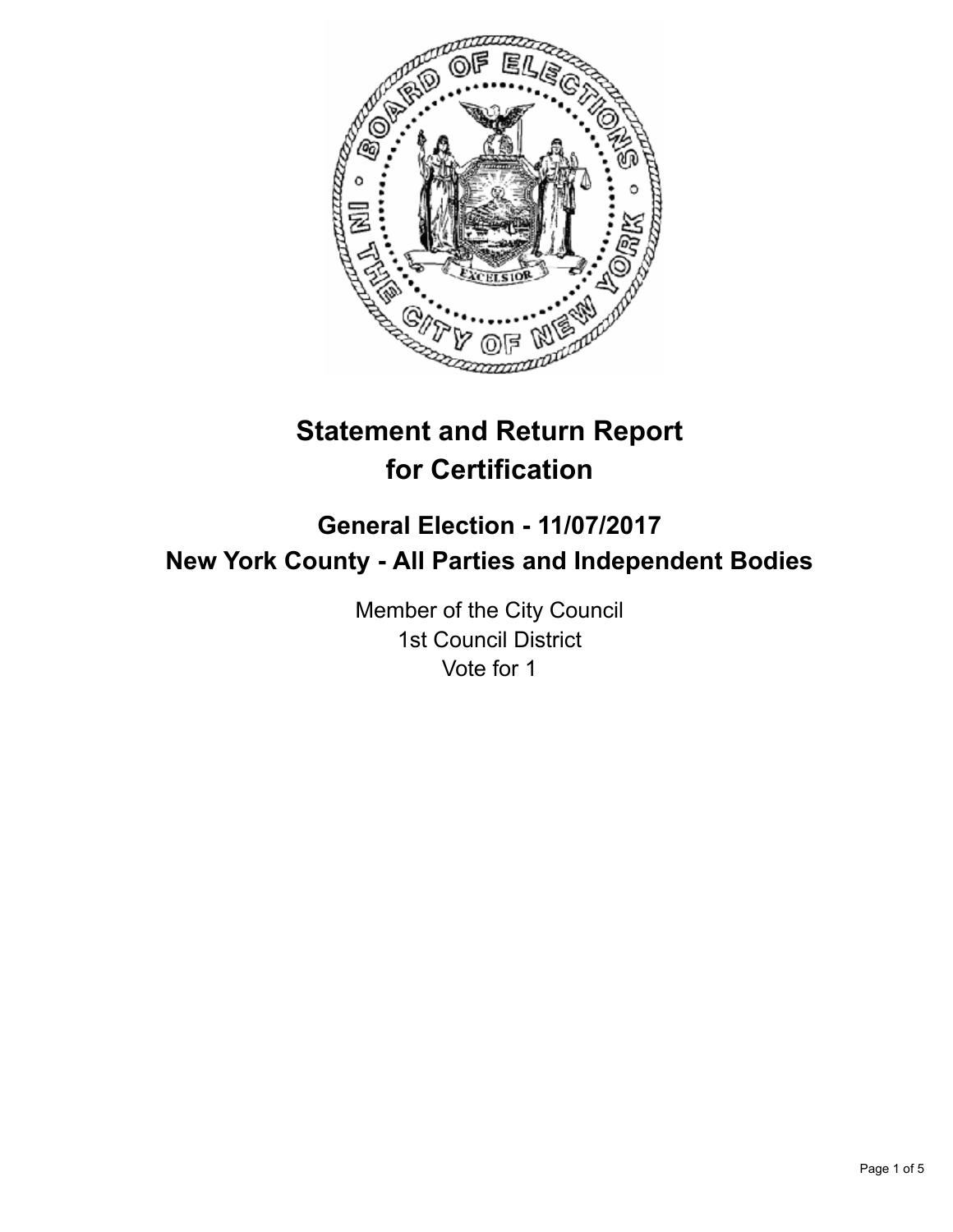

### **Assembly District 65**

| PUBLIC COUNTER                                           | 15,983 |
|----------------------------------------------------------|--------|
| MANUALLY COUNTED EMERGENCY                               | 0      |
| <b>ABSENTEE / MILITARY</b>                               | 367    |
| <b>AFFIDAVIT</b>                                         | 201    |
| <b>Total Ballots</b>                                     | 16,551 |
| Less - Inapplicable Federal/Special Presidential Ballots | 0      |
| <b>Total Applicable Ballots</b>                          | 16,551 |
| MARGARET S. CHIN (DEMOCRATIC)                            | 7,756  |
| BRYAN JUNG (REPUBLICAN)                                  | 1,395  |
| MARGARET S. CHIN (WORKING FAMILIES)                      | 625    |
| CHRISTOPHER MARTE (INDEPENDENCE)                         | 5,325  |
| AARON FOLDENAUER (LIBERAL)                               | 732    |
| DANIEL SQUADRON (WRITE-IN)                               | 1      |
| DON LEE (WRITE-IN)                                       | 1      |
| FELICIA GORDON (WRITE-IN)                                | 1      |
| JOHN D. POLLACK (WRITE-IN)                               | 1      |
| <b>JULIO SURIEL (WRITE-IN)</b>                           | 1      |
| MARK BUTLER (WRITE-IN)                                   | 1      |
| MICHAEL BLOOMBERG (WRITE-IN)                             | 1      |
| MICHEAL HALPERT (WRITE-IN)                               | 1      |
| MORRY C. DAVES (WRITE-IN)                                | 1      |
| NEELESH SHAH (WRITE-IN)                                  | 1      |
| <b>NEELISH SHAH (WRITE-IN)</b>                           | 1      |
| PATTY NG (WRITE-IN)                                      | 1      |
| REBECCA HARARY (WRITE-IN)                                | 1      |
| REHAN IQBAL (WRITE-IN)                                   | 1      |
| ROBERT ROSSI (WRITE-IN)                                  | 1      |
| ROW R. MILLER (WRITE-IN)                                 | 1      |
| UNATTRIBUTABLE WRITE-IN (WRITE-IN)                       | 3      |
| UNCOUNTED WRITE-IN PER STATUTE (WRITE-IN)                | 1      |
| WILBUR KUNG (WRITE-IN)                                   | 1      |
| <b>Total Votes</b>                                       | 15,854 |
| Unrecorded                                               | 697    |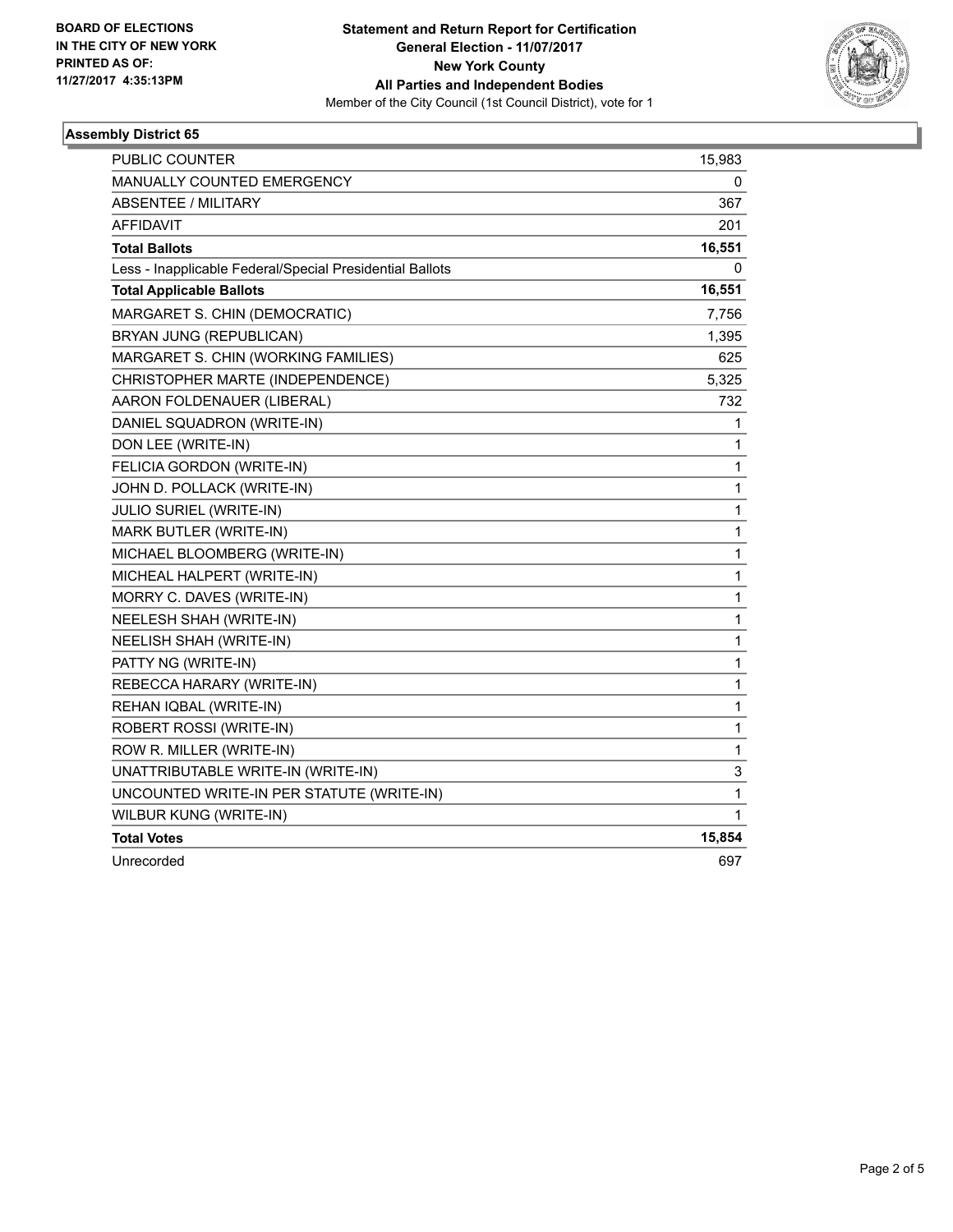

### **Assembly District 66**

| PUBLIC COUNTER                                           | 7,900          |
|----------------------------------------------------------|----------------|
| MANUALLY COUNTED EMERGENCY                               | 0              |
| <b>ABSENTEE / MILITARY</b>                               | 237            |
| <b>AFFIDAVIT</b>                                         | 86             |
| <b>Total Ballots</b>                                     | 8,223          |
| Less - Inapplicable Federal/Special Presidential Ballots | 0              |
| <b>Total Applicable Ballots</b>                          | 8,223          |
| MARGARET S. CHIN (DEMOCRATIC)                            | 3,207          |
| BRYAN JUNG (REPUBLICAN)                                  | 716            |
| MARGARET S. CHIN (WORKING FAMILIES)                      | 317            |
| CHRISTOPHER MARTE (INDEPENDENCE)                         | 3,428          |
| AARON FOLDENAUER (LIBERAL)                               | 327            |
| BRIAN WADDELL (WRITE-IN)                                 | 1              |
| CHRISTOPHER MARTE (WRITE-IN)                             | 1              |
| ERIC KNOWLES (WRITE-IN)                                  | 1              |
| JASMIN SANCHEZ (WRITE-IN)                                | 1              |
| JOSHUA PEACHY (WRITE-IN)                                 | 1              |
| TROY PAREDES (WRITE-IN)                                  | 1              |
| UNATTRIBUTABLE WRITE-IN (WRITE-IN)                       | 4              |
| UNCOUNTED WRITE-IN PER STATUTE (WRITE-IN)                | $\overline{2}$ |
| <b>Total Votes</b>                                       | 8,007          |
| Unrecorded                                               | 216            |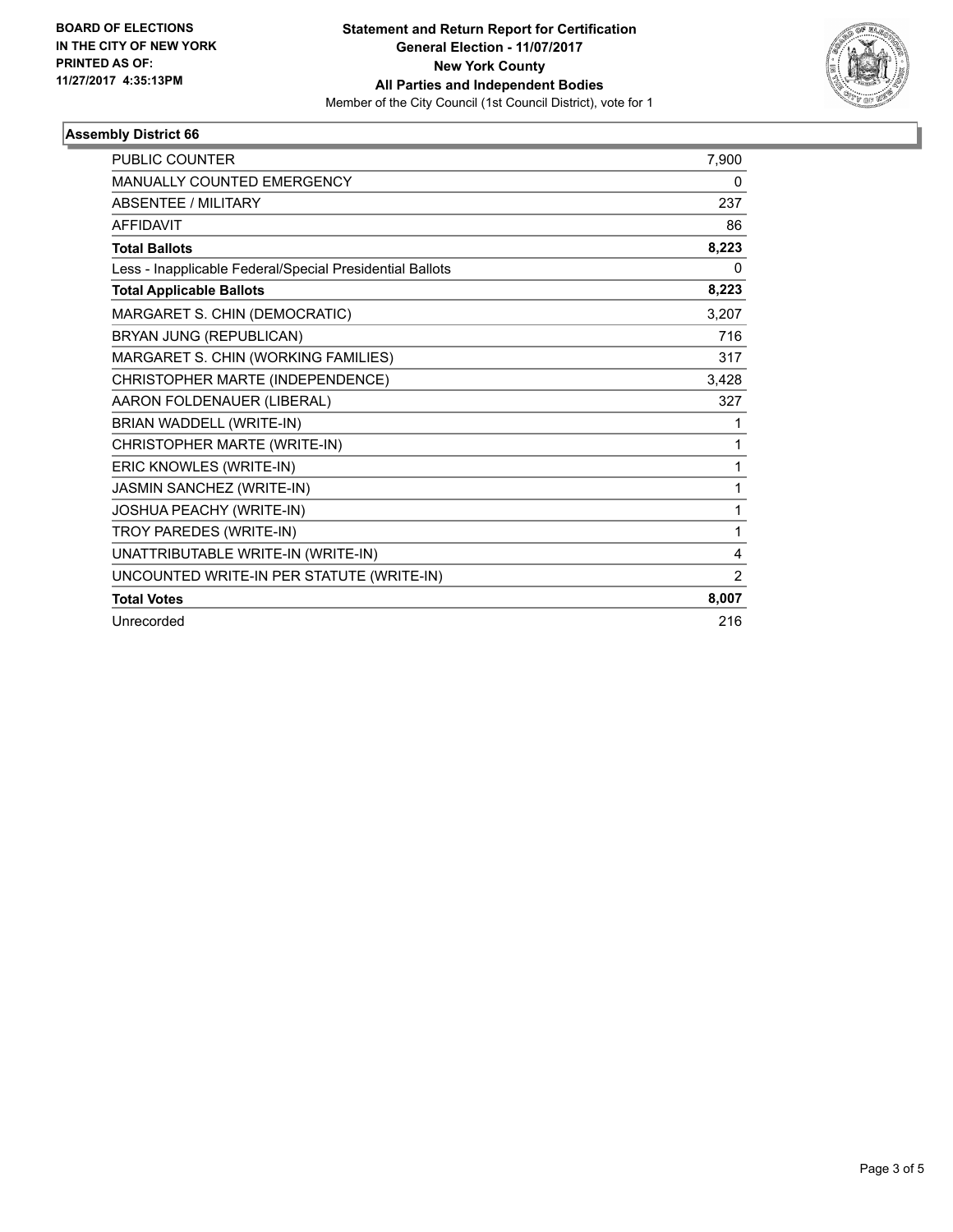

### **Total for Member of the City Council (1st Council District) - New York County**

| <b>PUBLIC COUNTER</b>                                    | 23,883       |
|----------------------------------------------------------|--------------|
| MANUALLY COUNTED EMERGENCY                               | 0            |
| <b>ABSENTEE / MILITARY</b>                               | 604          |
| <b>AFFIDAVIT</b>                                         | 287          |
| <b>Total Ballots</b>                                     | 24,774       |
| Less - Inapplicable Federal/Special Presidential Ballots | 0            |
| <b>Total Applicable Ballots</b>                          | 24,774       |
| MARGARET S. CHIN (DEMOCRATIC)                            | 10,963       |
| BRYAN JUNG (REPUBLICAN)                                  | 2,111        |
| MARGARET S. CHIN (WORKING FAMILIES)                      | 942          |
| CHRISTOPHER MARTE (INDEPENDENCE)                         | 8,753        |
| AARON FOLDENAUER (LIBERAL)                               | 1,059        |
| BRIAN WADDELL (WRITE-IN)                                 | 1            |
| CHRISTOPHER MARTE (WRITE-IN)                             | 1            |
| DANIEL SQUADRON (WRITE-IN)                               | 1            |
| DON LEE (WRITE-IN)                                       | 1            |
| ERIC KNOWLES (WRITE-IN)                                  | 1            |
| FELICIA GORDON (WRITE-IN)                                | 1            |
| JASMIN SANCHEZ (WRITE-IN)                                | 1            |
| JOHN D. POLLACK (WRITE-IN)                               | 1            |
| JOSHUA PEACHY (WRITE-IN)                                 | $\mathbf{1}$ |
| <b>JULIO SURIEL (WRITE-IN)</b>                           | 1            |
| MARK BUTLER (WRITE-IN)                                   | 1            |
| MICHAEL BLOOMBERG (WRITE-IN)                             | 1            |
| MICHEAL HALPERT (WRITE-IN)                               | 1            |
| MORRY C. DAVES (WRITE-IN)                                | 1            |
| NEELESH SHAH (WRITE-IN)                                  | $\mathbf{1}$ |
| <b>NEELISH SHAH (WRITE-IN)</b>                           | 1            |
| PATTY NG (WRITE-IN)                                      | 1            |
| REBECCA HARARY (WRITE-IN)                                | 1            |
| REHAN IQBAL (WRITE-IN)                                   | 1            |
| ROBERT ROSSI (WRITE-IN)                                  | 1            |
| ROW R. MILLER (WRITE-IN)                                 | 1            |
| TROY PAREDES (WRITE-IN)                                  | 1            |
| UNATTRIBUTABLE WRITE-IN (WRITE-IN)                       | 7            |
| UNCOUNTED WRITE-IN PER STATUTE (WRITE-IN)                | 3            |
| WILBUR KUNG (WRITE-IN)                                   | 1            |
| <b>Total Votes</b>                                       | 23,861       |
| Unrecorded                                               | 913          |